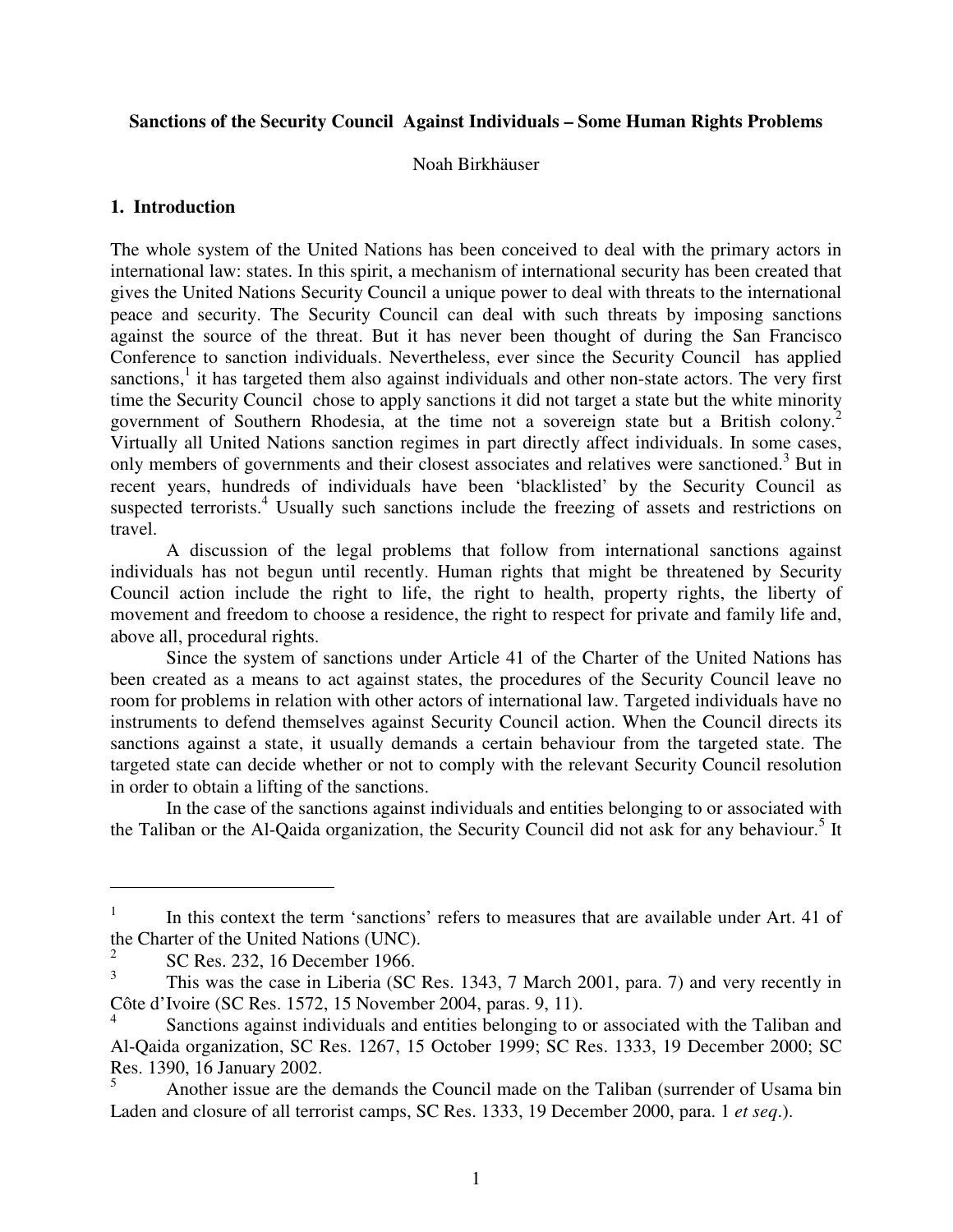simply stated that acts of terrorism pose a threat to international peace and security<sup>6</sup> and that in order to face this threat certain action was necessary against a list of individuals and entities. Affected individuals are not heard in front of the Security Council – this is a privilege reserved to states.<sup>7</sup>

Since affected individuals can not defend themselves against Security Council action, some of their human rights might be infringed. In the foreground are fair trial guarantees such as the right of access to court or the presumption of innocence and other procedural guarantees, because they are the key to other human rights. It is an open question whether affected individuals can bring proceedings against the states which implement the Security Council sanctions. Can individuals who are being affected by United Nations sanctions claim that states, by implementing these sanctions, violate human rights? Switzerland will serve as an example.

### **2. Sanctions Against Individuals**

### *A. General Observations*

The possibility of sanctions against individuals has already been discussed for a long time. After the Second World War the criminal responsibility of individuals has come to the fore and at the war tribunals of Nürnberg and Tokyo, individuals have been sanctioned for international crimes. But for a long time the imposition of multilateral sanctions in the sense of Article 41 UNC on individuals has only been subject to academic discussion.<sup>8</sup>

After the end of the Cold War the new unity of the Security Council led to an amplification of its activities, including an increased use of sanctions. In the wake of a large number of sanctions regimes problems became apparent. Especially sanctions with a very broad effect on whole populations such as the ones against Iraq came under scrutiny. In this context the call for more targeted sanctions grew very loud. Sanctions against individuals and other non-state actors that were identified as a more direct threat to international peace and security than entire populations of a state were the logical consequence.

When the Security Council directs sanctions against individuals, it has to use the member states as intermediaries. The decisions of the Security Council bind states, not individuals.<sup>9</sup> Sanctions of the Council are being applied by the member states.<sup>10</sup> This concept of indirect action against individuals is common in international organizations.<sup>11</sup> An exception in this regard are certain sanctions by the EC,<sup>12</sup> which bind individuals directly.<sup>13</sup>

<sup>6</sup> Preamble of SC Res. 1390, 28 January 2002.

<sup>7</sup> According to Rule 37 of the Provisional Rules of Procedure of the Security Council (S/96/Rev. 7, 1983), only members of the United Nations may be invited to participate in meetings of the Council. Rule 39 provides that the Council may invite other persons to supply information. But there is no provision allowing individuals and entities to appear before the Council in matters concerning themselves.

<sup>8</sup> See for example Galtung, 'On the Effects of International Economic Sanctions with Examples from the Case of Rhodesia', 19 *World Politics* (1967) 381 *et seq*.

 $^{9}$  Art. 25 UNC.

 $10$  Art. 41 UNC.

<sup>11</sup> H. G. Schermers/N. M. Blokker, *International Institutional Law* (2003) 830.

<sup>12</sup> Sanctions under Art. 301 EC.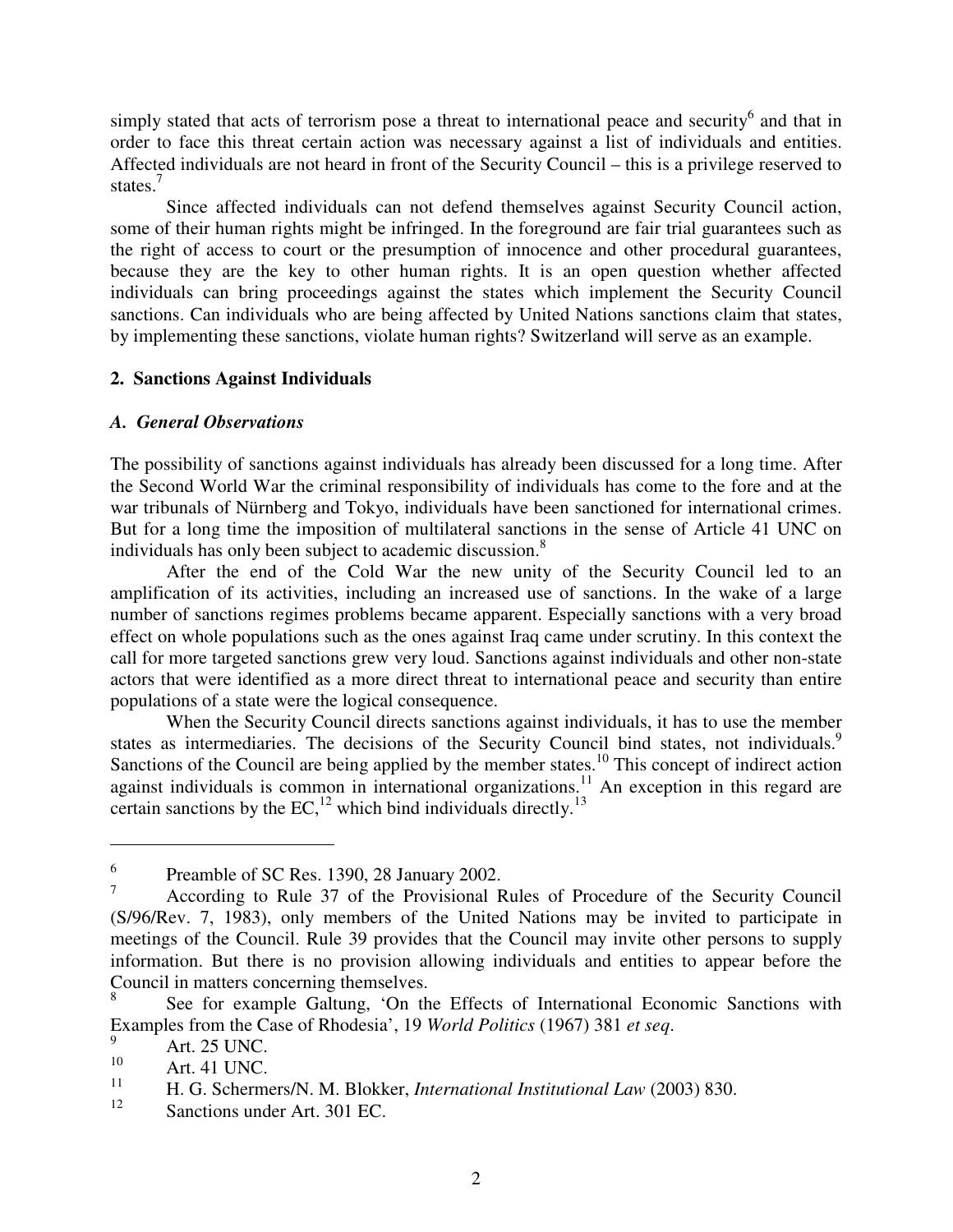#### *B. Affected Human Rights*

Which human rights are affected by Security Council sanctions against individuals?

When the Security Council imposes travel bans on individuals,<sup>14</sup> it touches their liberty of movement and freedom to choose a residence.<sup>15</sup> But these rights are not violated by the Security Council action, because they do not work in a cross-border way. The liberty of movement and the freedom to choose a residence are rights that are granted only in the country of nationality or residence. There is no universal human right that gives individuals a claim to enter any other country than that of their own nationality – and the Security Council does not require states to deny entry into their territory to their own nationals.<sup>16</sup> But other human rights, such as the right to health<sup>17</sup> and the right to life,  $^{18}$  can be affected by travel bans, for instance in a case where medical care can only be obtained in a foreign country. And restrictions on travel can affect the right to respect for private and family life.<sup>19</sup>

Another interference are the Security Council's financial sanctions. Especially in a case where financial funds remain frozen indefinitely<sup>20</sup> or are even transferred to a fund,<sup>21</sup> the right of property,<sup>22</sup> the right to work (which includes the right to gain ones living)<sup>23</sup> and other economic rights may be violated. The transfer of frozen funds to the Iraqi Development Fund constitutes a de facto expropriation.

The central set of human rights that is affected by sanctions against individuals are procedural rights. In order to resist sanctions, affected individuals must have access to a body that is able to review the measures in an effective way. As seen before, the Security Council is not such a body, since it is a political body and it does not receive complaints by individuals. The jurisdiction of the International Court of Justice is reserved to states. But several international human rights covenants guarantee the right to a fair trial.<sup>24</sup> The conditions for this right vary in the different conventions, but as a principle they grant the right to a fair trial where civil rights or obligations or criminal charges are at stake. There are several indications that the sanctions of the Security Council against individuals affect civil rights or even have a punitive effect like criminal

14 Such as in SC Res. 1390, 28 January 2002, para. 2b.

16 SC Res. 1390, 28 January 2002, para. 2b.

<sup>&</sup>lt;sup>13</sup> M. Herdegen, *Europarecht* (5<sup>th</sup> ed. 2003) 63 *et seq.* 

<sup>&</sup>lt;sup>15</sup> Granted for example by Art. 12 para. 1 ICCPR (International Covenant on Civil and Political Rights, 16 December 1966) and in national constitutions, such as Switzerland's Art. 24 Bundesverfassung (BV), Systematische Rechtssammlung (SR) 101.

<sup>&</sup>lt;sup>17</sup> Art. 12 ICESCR (International Covenant on Economic, Social and Cultural Rights, 16 December 1966).

Art. 6 ICCPR; Art. 1 ECHR (Convention for the Protection of Human Rights and Fundamental Freedoms, 4 November 1950).

Art. 8 ECHR.

<sup>20</sup> For example by SC Res. 1390, 16 January 2002, para. 2a.

<sup>21</sup> SC Res. 1483, 22 May 2003, para. 23.

<sup>&</sup>lt;sup>22</sup> Art. 1 of the First Protocol to the ECHR; Art. 26 BV.

<sup>&</sup>lt;sup>23</sup> Art. 6 ICESCR.

<sup>24</sup> Art. 14 ICCPR; Art. 6 ECHR; Art. 25 ACHR (American Convention on Human Rights, 22 November 1969).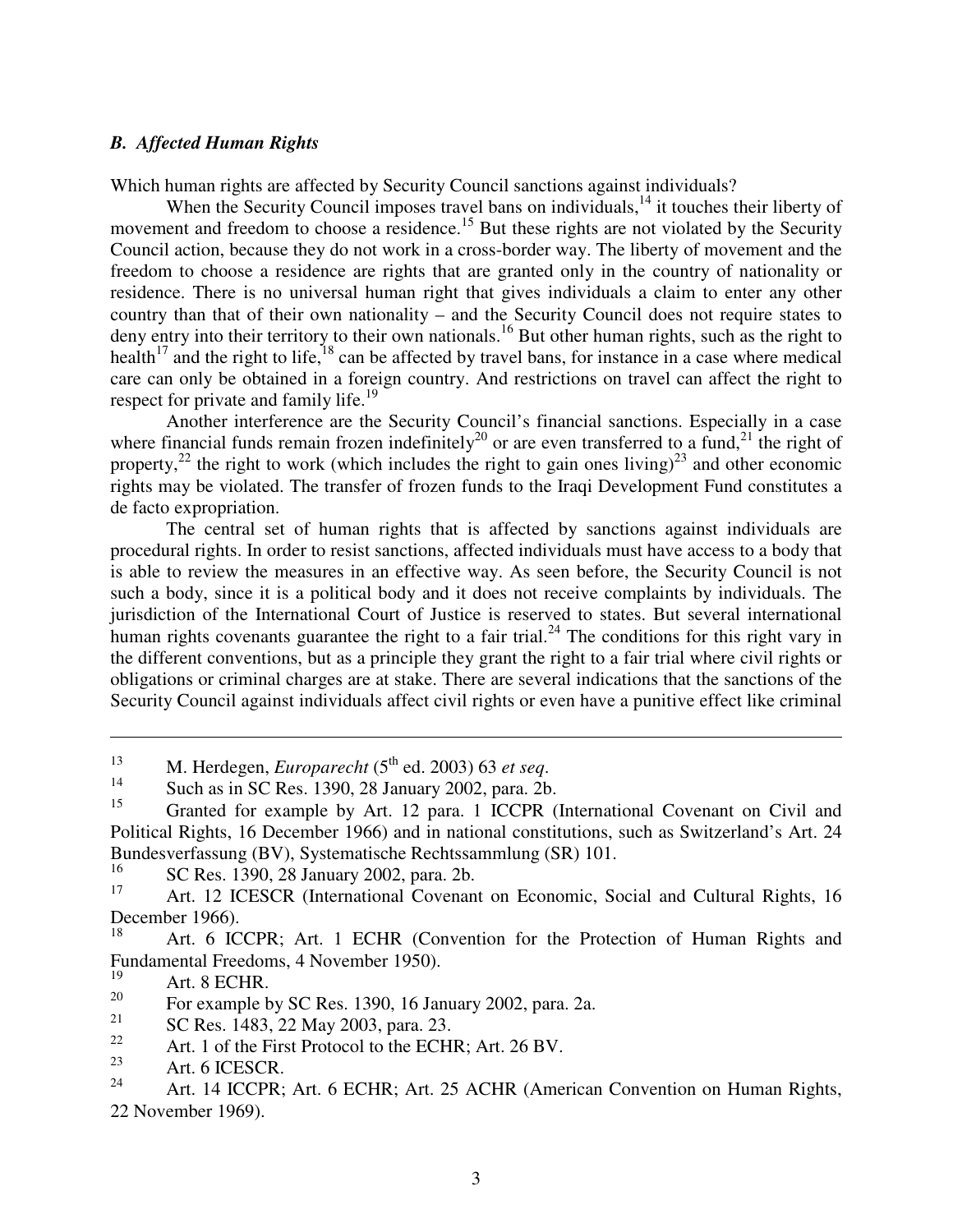charges. <sup>25</sup> One criteria to categorize a measure as 'criminal' is its nature and severity. The measure falls under the 'criminal sphere', when it has a punitive and deterrent character.<sup>26</sup> When the Security Council imposes its sanctions on individuals, it often seems that the means of the measures are both punitive and deterrent, especially in cases where the Council does not ask for a certain behaviour.

## *C. Sanctions Against the Taliban and Al-Qaida*

## *1. Background*

In the 1990ies the Taliban took over the control over most of the territory of Afghanistan. Early on they had been accused of providing safe haven to terrorists. Usama bin Laden and his terror organization Al-Qaida were suspected to be responsible for a number of terrorist attacks, especially against US targets. In August of 1998 two attacks were launched against US embassies in Tanzania and Kenya. The Security Council condemned these attacks<sup>27</sup> and called on the Taliban to stop sheltering and training terrorists.<sup>28</sup> In the same resolution the Council expressed its readiness to impose sanctions on the Taliban.<sup>29</sup>

# *2. Resolution 1267*

In October 1999 the Security Council determined that the refusal of the Taliban to stop providing sanctuary and training to terrorists and their refusal to bring suspected terrorists to justice constituted a threat to international peace and security.<sup>30</sup> The Council demanded again that the Taliban cease the provision of sanctuary and training for international terrorists and asked for cooperation in bringing indicted terrorists to justice.<sup>31</sup> In particular, the Council demanded that the Taliban turn over Usama bin Laden to a third country, where he would be brought to justice.<sup>32</sup> To put some pressure on the Taliban the Security Council imposed sanctions against them. Besides an embargo on the Afghan air traffic, these sanctions included financial measures against Taliban assets.<sup>33</sup> A new sanctions committee (hereinafter the '1267-committee') was established to help implement the sanctions and to designate the aircraft and funds affected by the sanctions.<sup>34</sup> With this step the Security Council delegated the decision of naming the exact targets of its measures to a sub-organ.

33 *Ibid*, para. 4.

<sup>&</sup>lt;sup>25</sup> Cameron, 'UN Targeted Sanctions, Legal Safeguards and the European Convention on Human Rights', 72 *Nordic Journal of International Law* (2003) 171.

<sup>26</sup> A. Peters, *Einführung in die Europäische Menschenrechtskonvention* (2003) 110.

<sup>27</sup> SC Res. 1189, 13 August 1998.

<sup>28</sup> SC Res. 1214, 8 December 1998, para. 13.

<sup>29</sup> *Ibid*, para. 15.

<sup>30</sup> SC Res. 1267, 15 October 1999, preamble.

<sup>31</sup> *Ibid*, para. 1.

<sup>32</sup> *Ibid*, para. 2.

<sup>34</sup> *Ibid*, para. 6.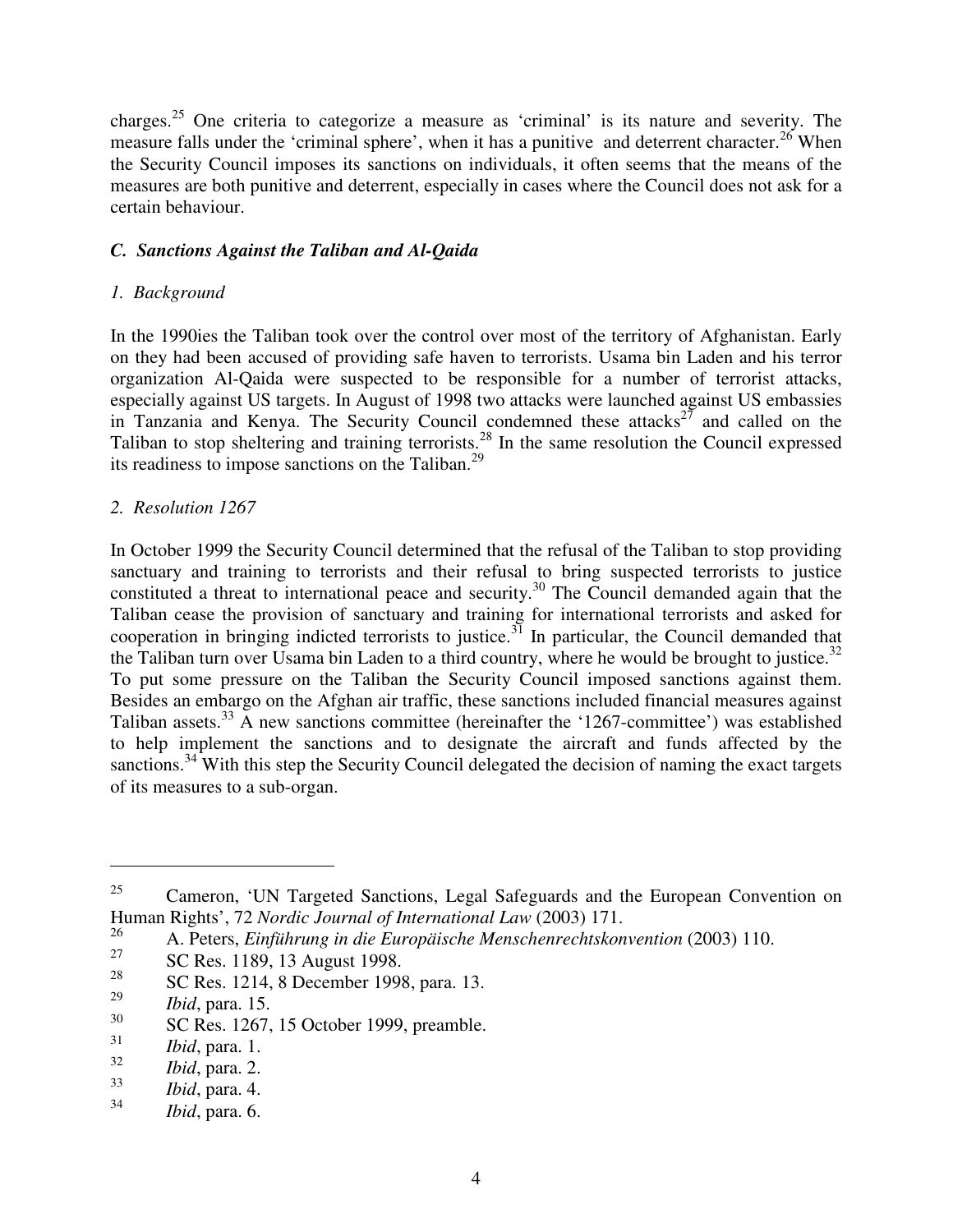### *3. Resolution 1333*

A year passed and the Taliban still did not comply with the demands of the Security Council. The Council reacted by strengthening the sanctions regime and by targeting another group of persons: individuals around Al-Qaida. In resolution 1333 the Council decided that all states had to freeze funds and other financial assets of Usama bin Laden 'and individuals and entities associated with him (...), including those in the Al-Qaida organization'.<sup>35</sup> Again it was the 1267-committee's job to designate the affected individuals and entities. 36 In the public discussion of the Security Council these sanctions against presumable terrorists were not mentioned with a single word.<sup>37</sup> As already mentioned in the introduction, the Council made no demands *vis-à-vis* this group of persons. In lack of any demands the concerned individuals and entities had no possibility to act in a certain way in order to convince the Council to lift the sanctions.

## *4. September 11*

After the terrorist attacks of 11 September 2001 the Security Council introduced a more general system of anti-terrorist measures that left the designation of presumable terrorists to the member states of the United Nations. 38 The United States and a number of other states invaded Afghanistan in October of the same year, but failed capturing Usama bin Laden and the leader of the Taliban. A new government was soon installed, but widespread turmoil throughout the country continued. An international peace force provides for a certain stability around Kabul.<sup>39</sup> It is uncertain whether international terrorists still use Afghanistan as a base for training and shelter. US troops remain in Afghanistan under the so-called 'Operation Enduring Freedom' in order to hunt down Taliban and terrorists.

## *5. Resolution 1390*

In January 2002 the Security Council determined, in a very general way, that acts of international terrorism constitute a threat to international peace and security. <sup>40</sup> As a response to this threat the Council repeated its financial sanctions<sup>41</sup> against Usama bin Laden, members of the Al-Qaida and the Taliban and associates,<sup>42</sup> and expanded the sanctions regime by an arms embargo<sup>43</sup> and travel restrictions.<sup>44</sup> This was the first sanctions-resolution of the Security Council that did not have a

<sup>35</sup> SC Res. 1333, 19 December 2000, para. 8c.

<sup>36</sup> *Ibid*, para. 16b.

<sup>&</sup>lt;sup>37</sup> Meeting of the Security Council, 19 December 2000, Provisional Verbatim Records S/PV.4251.

<sup>38</sup> SC Res. 1373, 28 September 2001 and subsequent resolutions dealing with the threat of terrorism.

<sup>39</sup> SC Res. 1386, 20 December 2001, installation of the International Assistance Security Force (ISAF).

<sup>40</sup> SC Res. 1390, 28 January 2002, preamble.

<sup>41</sup> *Ibid*, para. 2a.

<sup>42</sup> The persons on the list managed by the 1267-committee.

<sup>43</sup> SC Res. 1390, 28 January 2002, para. 2c.

<sup>44</sup> *Ibid*, para. 2b.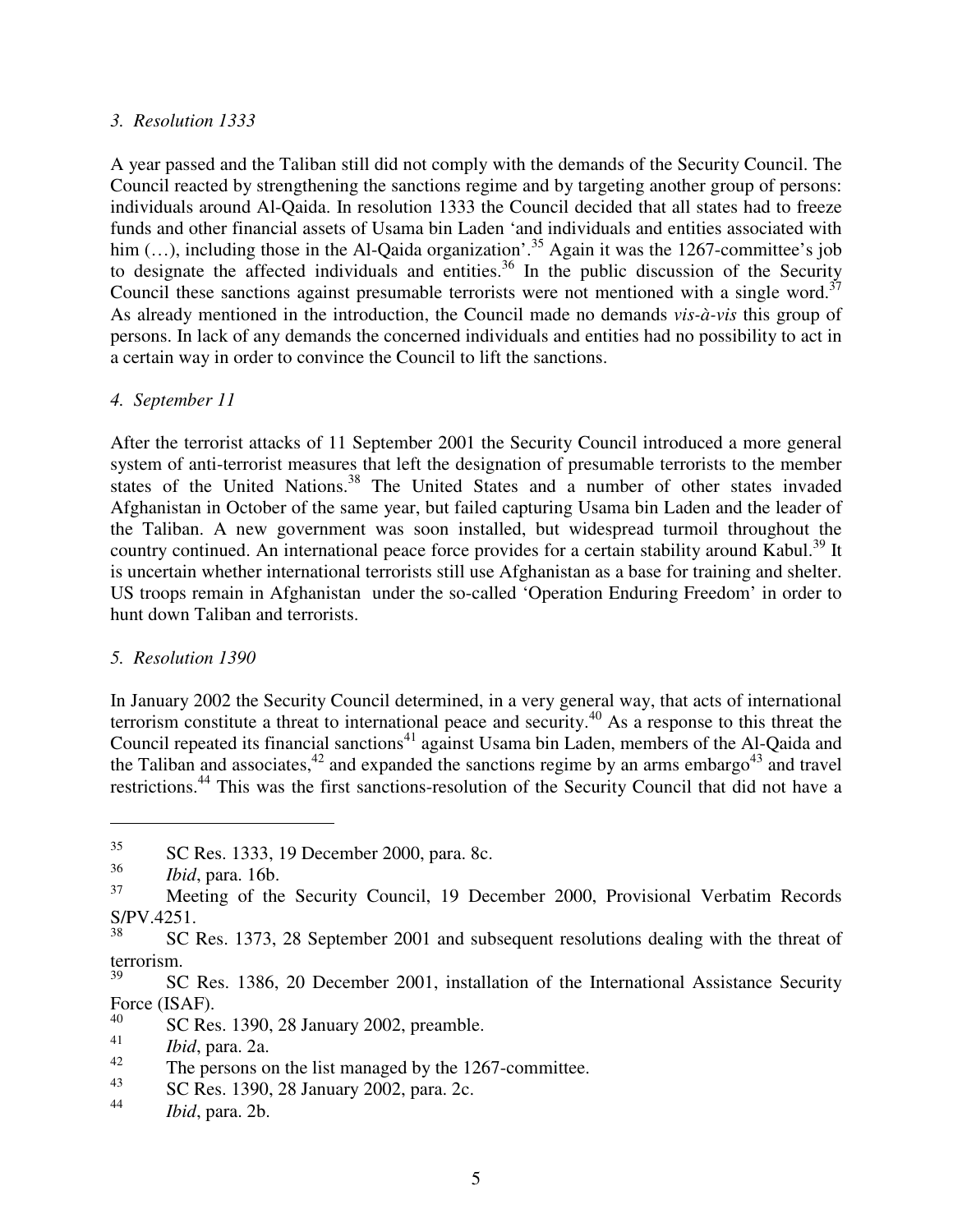connection to a certain territory.<sup>45</sup> It did not relate to a certain state or regime and had no factual or temporal limitation. 46

From this time on, no state was allowed to accord the targeted persons entry to or transit through its territory. The supply, sale or transfer of arms and related material to said persons was forbidden and every financial asset was to be frozen. Again the Council did not ask the targeted persons for a certain behaviour.

In the wake of resolution 1390 some humanitarian and human rights concerns became obvious. Because of the absolute character of the financial restrictions targeted individuals had problems funding their costs of living. Switzerland decided to grant individuals certain exemptions from the sanctions regimes – even though the sanctions regime did not allow such a measure. In a clear and open violation of the sanctions, Switzerland said that payments from frozen accounts may be authorized, if they serve to protect Swiss interests or to prevent hardship cases. For similar reasons, Switzerland allowed the entry into or the transit through its territory.<sup>47</sup> Neither the Council nor the 1267-committee reacted to this open breach of the relevant resolutions.<sup>48</sup> But the Security Council reacted to the growing concerns and allowed exemptions from the financial sanctions.<sup>49</sup>

# *6. De-listing*

For a long time it was not clear in what way the 1267-committee made its decisions. After the Council asked for the promulgation of guidelines about the implementation of the sanctions,<sup>50</sup> the 1267-committee published a set of rules about the conduct of its work.<sup>51</sup> The Security Council asked all implementing states to inform listed persons of the measures imposed on them and of the committee's guidelines.<sup>52</sup>

According to these guidelines it is in the sole discretion of the 1267-committee to decide which names should be added to the sanctions-list.<sup>53</sup> Information about the individual persons that should be added to the list are mainly provided by designating states. Due to intelligence

<sup>&</sup>lt;sup>45</sup> Cameron, *supra* note 25, at 164.

<sup>46</sup> Biehler, 'Individuelle Sanktionen der Vereinten Nationen und Grundrechte', 41 *Archiv des Völkerrechts* (2003) 171.

Report Prepared by Switzerland in Pursuance of Security Council Resolution 1390 (2002), 21 June 2002, S/AC.37/2002/66.

But the Swiss measures were noted, Second Report of the Monitoring Group Established Pursuant to Security Council Resolution 1363 (2001) and Extended by Resolution 1390 (2002), 20 September 2002, S/2002/1050, para. 42.

<sup>49</sup> SC Res. 1452, 20 December 2002.

<sup>50</sup> SC Res. 1390, 28 January 2002, para. 5d.

<sup>&</sup>lt;sup>51</sup> Guidelines of the Committee for the Conduct of its Work (adopted on 7 November 2002 and amended on 10 April 2003), http://www.un.org/Docs/sc/committees/1267/1267\_guidelines.pdf, last visited 12 April 2005.

<sup>52</sup> SC Res. 1526, 30 January 2004, para. 18.

<sup>53</sup> Paragraph 5 of the Guidelines, *supra* note 51.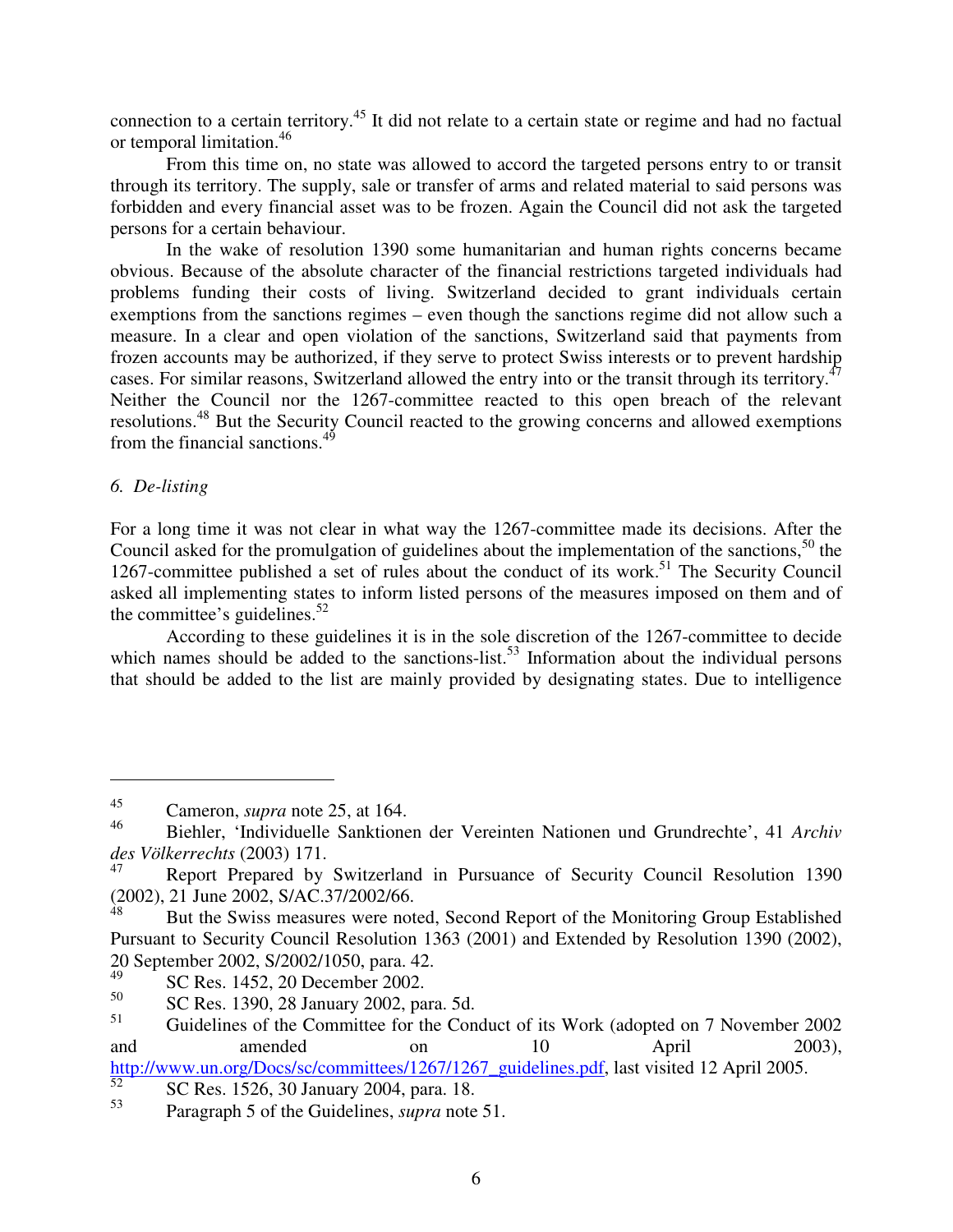concerns, the grounds for the addition of a name to the list are often kept secret. Many states are reluctant to provide names for the list because of concerns of due process.<sup>54</sup>

Persons requesting the deletion of their names from the list ('de-listing') have to petition their government of residence and/or citizenship to request a review of the case. The petitioned government should then approach the designating state and discuss the case. The two governments can exchange relevant information. In the end, the petitioned government can submit a request for de-listing to the 1267-committee, which has to decide unanimously (in this case in a no-objection procedure). If the designating state agrees, it can join the request or submit an own request for de-listing. Every single member of the committee can block every de-listing. 55

Since the vast majority of listed persons are designated by the United States,<sup>56</sup> a de-listing without the consent of this state is virtually impossible. The United States have an own list of presumable terrorists, which is managed by the Office of Foreign Assets Control (OFAC).<sup>57</sup> Formal basis for this list are often public sources such as newspaper articles or company records.<sup>58</sup> And US intelligence agencies have been heavily criticized for their flawed work.<sup>59</sup> Thus proof for an involvement in terrorist activities of the designated individuals and entities is often shaky. As a member of the 1267-committee, the US can block every de-listing. Governments who want to file a request for de-listing have to convince the authorities of the United States first.

At the time of writing, the list of the 1267-committee contained 143 individuals belonging to or associated with the Taliban and 179 individuals belonging to or associated with the Al-Qaida organization. Only one entity associated with the Taliban is listed, but 114 entities belonging to or associated with the Al-Qaida organization appear on the list. So far only five individuals have been de-listed. 60

The most famous case of de-listing is the one of two Swedes, Abdirisak Aden and Abdi Abdulaziz Ali.<sup>61</sup> The two Swedes were listed because of their implication with the Somali banking network Al-Barakaat, an entity that is still listed. Al-Barakaat handles money transfers to Somalia and is one of the biggest employers of the country. The United States suspects the

<sup>54</sup> First Report of the Analytical Support and Sanctions Monitoring Team Appointed Pursuant to Resolution 1526 (2004) Concerning Al-Qaida and the Taliban and Associated Individuals and Entities, 31 July 2004, S/2004/679, para. 34.

<sup>55</sup> See for the procedure paragraph 7 of the Guidelines, *supra* note 51.

<sup>56</sup> Biehler, *supra* note 46, at 172.

<sup>57</sup> The list of the OFAC on Specially Designated Nationals and Blocked Persons can be downloaded under http://www.treas.gov/offices/enforcement/ofac/sdn/t11sdn.pdf, last visited 12 April 2005.

Cameron, *supra* note 25, at 165.

<sup>59</sup> 'Bush Panel Finds Big Flaws Remain in U.S. Spy Efforts', *New York Times*, 31 March 2005.

All the quoted numbers refer to the New Consolidated List of Individuals and Entities Belonging to or Associated with the Taliban and Al-Qaida Organization as Established and Maintained by the 1267 Committee, http://www.un.org/Docs/sc/committees/1267/1267ListEng.htm, last visited 12 April 2005. 61

The de-listing occurred on 26 August 2002, Security Council Press Release SC/7490.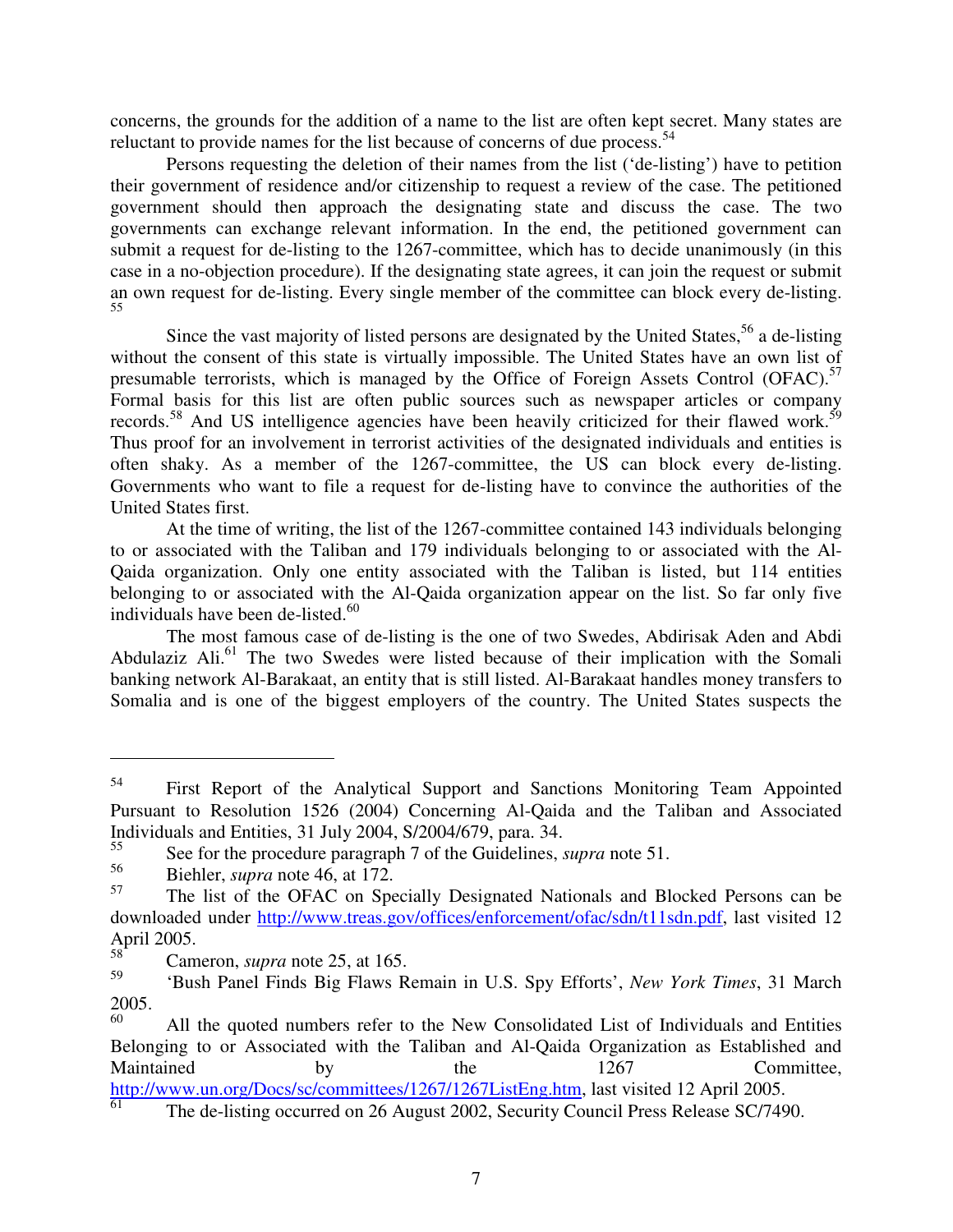company of channelling money to terrorist groups.<sup>62</sup> The blocking of the company's assets had a devastating impact on Somali citizens who had deposits in Al-Barakaat. <sup>63</sup> After Sweden petitioned the US for a de-listing of Aden, Ali and a third listed individual, and after the individuals gave guarantees that they would refrain from engaging in peace-threatening activities in the future, the US treasury deleted the names of Aden and Ali from its own list. After this step Aden and Ali were de-listed from the UN sanctions list as well. <sup>64</sup> The third individual remains on the list.

In another case, Switzerland has been trying for years to de-list two of it's nationals, Mohamed and Zeinab Mansour. The Swiss couple with Egyptian roots has been listed since January and November 2001. The Mansours were listed because they were sitting in the executive board of Al-Taqwa, a company that was suspected by US authorities to be connected to the financing of terrorism.<sup>65</sup> According to Swiss authorities, there is no evidence that suggests an involvement of the Mansours in international terrorism. 66 So far, Switzerland has been trying in vain to convince the United States to agree with a de-listing.

## *D. Sanctions Against Individuals in Iraq*

## *1. Background*

Throughout the 1990ies, sanctions of the Security Council against Iraq were in effect.<sup>67</sup> After the Gulf war of 1991 the sanctions remained in force to put pressure on the Iraqi government to tolerate weapons inspections in Iraq. The inspections were obstructed by Iraq on numerous occasions and the Security Council condemned these incidents repeatedly.<sup>68</sup> In 1997 the Council imposed travel restrictions on those Iraqi officials who were involved in the obstruction of the weapons inspections.<sup>69</sup> These restrictions remained the only sanctions against individuals throughout this period.

In March 2003 the United States and a number of other states invaded Iraq without a mandate of the United Nations. After the official end of combat operations the Security Council lifted all existing sanctions<sup>70</sup> and replaced them with new ones.<sup>71</sup>

# *2. Resolution 1483 and Swiss Implementation*

<sup>62</sup> 'Swedes Take Up the Cause of 3 on U.S. Terror List', *New York Times*, 26 January 2002.

<sup>63</sup> '5 Months After Sanctions Against Somali Company, Scant Proof of Qaeda Tie', *New York Times*, 13 April 2002.

<sup>64</sup> Cameron, *supra* note 25, at 201; 'U.S. Drops Names of 2 Swedes From Al Qaeda List at U.N.', *New York Times*, 23 August 2002.

<sup>65</sup> 'Automatikprofessor im "Unruhestand"', *Neue Zürcher Zeitung*, 31 December 2001.

<sup>66</sup> 'Terrorisierter Rechtsstaat', *Neue Zürcher Zeitung*, 6 July 2003.

<sup>67</sup> SC Res. 661, 6 August 1990.

<sup>68</sup> For instance in S/PRST/1991, 28 June 1991; SC Res. 707, 15 August 1991; S/PRST/1992, 11 March 1992; SC Res. 1060, 12 June 1996.

<sup>69</sup> SC Res. 1137, 12 November 1997, para. 4.

 $70$  With the exception of the arms embargo.

<sup>71</sup> SC Res. 1483, 22 May 2003.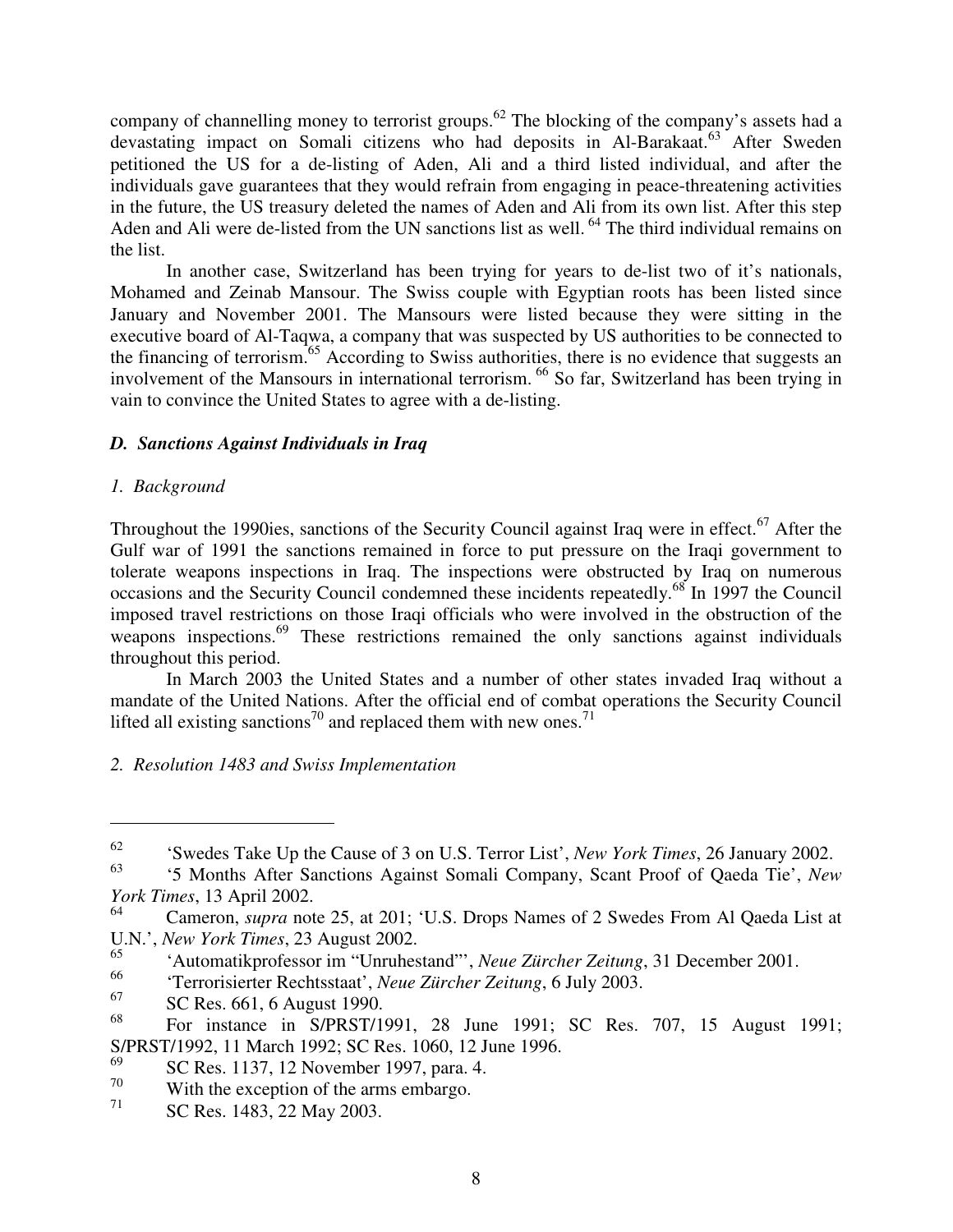The Security Council determined that the situation in Iraq, although improved, still constituted a threat to international peace and security.<sup>72</sup> In order to react to this threat, the Council ordered all states to freeze funds, other financial assets and economic resources of individuals and entities associated with the former regime and transfer them to the newly created Development Fund for Iraq.<sup>73</sup> The Council delegated the designation of the affected individuals and entities to the sanctions committee established pursuant to resolution 661.<sup>74</sup>

After its last update in June 2004, the lists of the committee contained the names of 82 individuals and 206 entities.<sup>75</sup> Even though the committee has adopted guidelines for the conduct of its work, it did not regulate the de-listing of individuals and entities.<sup>76</sup>

Switzerland has transmitted the letter of lawyers of an individual and an entity on the committee's assets-freeze lists who request a de-listing to the committee. The committee discussed the request and asked for additional justification and relevant information in support of the request.<sup>77</sup> So far, no individual or entity has been de-listed.

In order to implement the measures of the Security Council under Resolution 1483, Switzerland has amended its regulation of economic measures *vis-à-vis* the Republic of Iraq (hereinafter the 'Iraq Regulation').<sup>78</sup> The Iraq Regulation provides exemptions from the freezing of accounts to protect Swiss interests and to prevent hardship cases.<sup>79</sup> In a second regulation, Switzerland manages the procedures of freezing of Iraqi funds and the transfer to the Development Fund (hereinafter the 'Freezing Regulation').<sup>80</sup> Before the issue of a freezing order, the Swiss authorities inform the designated party and grant them a 30 day period to comment on the freezing decision.<sup>81</sup> The designated party can then demonstrate a hardship and apply for an exemption.<sup>82</sup> Even further goes the possibility of an appeal to the federal court of Switzerland.<sup>83</sup>

75 The lists of individuals and entities established pursuant to Security Council resolution 1483 can be downloaded http://www.un.org/Docs/sc/committees/1518/1518SanctionsCommEng.htm, last visited 12 April 2005.

76 See paragraph 3 of the very short Guidelines for the Application of Paragraphs 19 and 23 of Resolution 1483 (2003), 12 June 2003, Security Council Press Release SC/7791.<br>77 Annual Penort of the Security Council Committee Established E

<sup>72</sup> *Ibid*, preamble.

<sup>73</sup> *Ibid*, para. 23.

<sup>74</sup> *Ibid*, para. 19; after the termination of the 661-committee these tasks were transferred to the newly created 1518-comittee, SC Res. 1518, 24 November 2003.

Annual Report of the Security Council Committee Established Pursuant to Resolution 1518 (2003), 31 December 2004, S/2004/1036, para. 8.

Verordnung vom 7. August 1990 über Wirtschaftsmassnahmen gegenüber der Republik Irak, SR 946.206.

<sup>&</sup>lt;sup>79</sup> Art. 2 para. 3 of the Iraq Regulation.

<sup>80</sup> Verordnung vom 18. Mai 2004 über die Einziehung eingefrorener irakischer Gelder und wirtschaftlicher Ressourcen und deren Überweisung an den Development Fund for Iraq, SR 946.206.1.

<sup>&</sup>lt;sup>81</sup> Art. 2 para. 2 of the Freezing Regulation.

<sup>&</sup>lt;sup>82</sup> Art. 3 of the Freezing Regulation.

Art. 4 of the Freezing Regulation.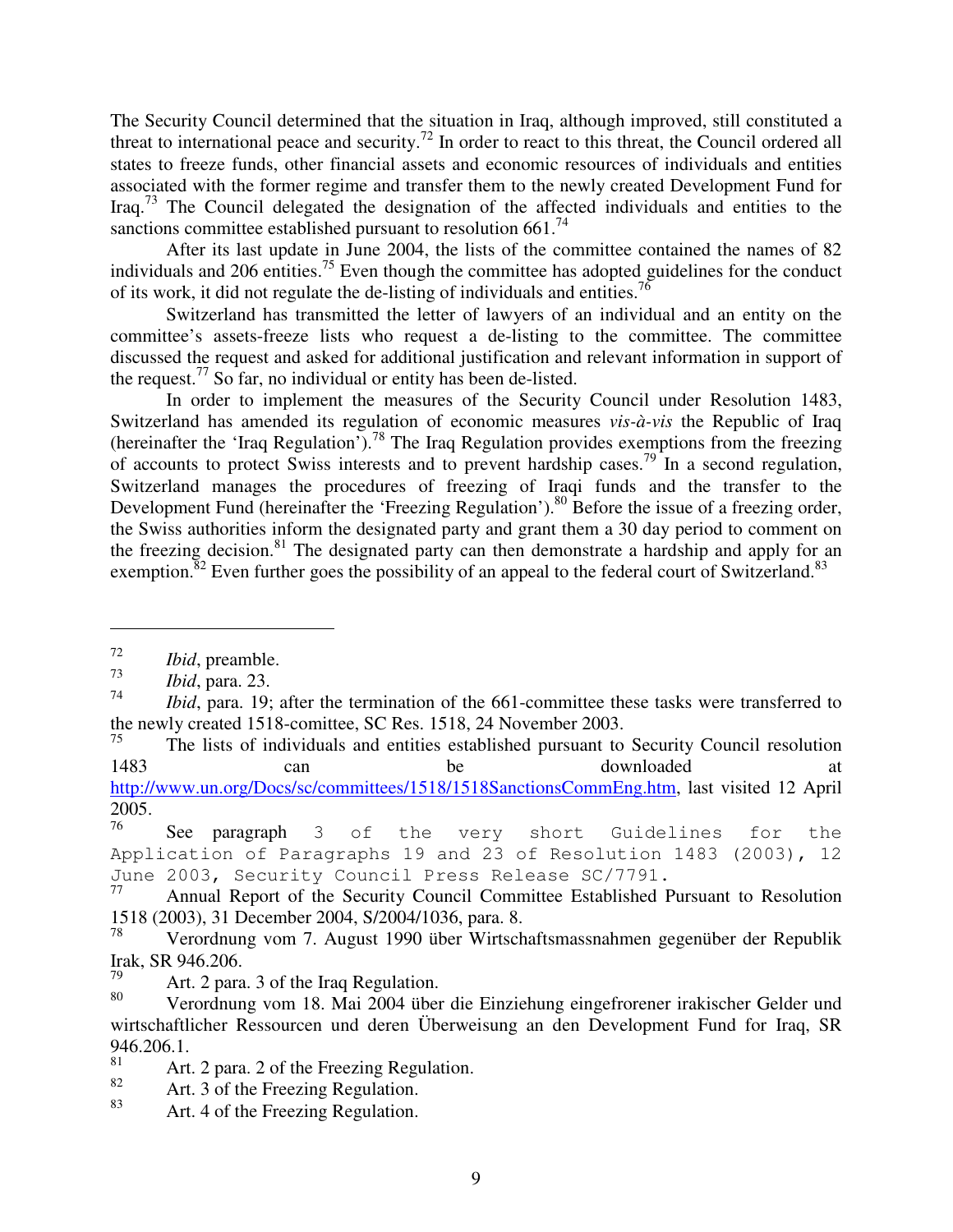By providing such procedures and exemptions, Switzerland once again violates a resolution of the Security Council. Switzerland justifies the legal remedies it provides with its Swiss, European and international human rights obligations. It especially refers to the right of access to a court.<sup>84</sup> The reason why Switzerland provides for an appeal to the federal court only in the case of Iraq, is the definite character of the financial sanctions: by the transfer of the frozen funds to the Development Fund for Iraq the affected individuals and entities de facto lose their property.

#### **3. Human Rights Concerns**

#### *A. The Security Council and Human Rights*

There are two strings of discussion as to the limitations of the power of the Security Council.<sup>85</sup> On the one hand, there is a discussion concerning the power of the Council to determine the terms of Article 39 UNC.<sup>86</sup> It is disputed whether such a determination is purely political or whether it is justiciable. Another discussion has arisen as to the question of the Council's discretion to choose enforcement measures under Articles 40, 41 and 42 of the Charter. The subsequent analysis deals with the second set of questions.

By imposing sanctions upon individuals, the Security Council also affects their human rights. The basic idea of human rights is that they protect the individual against state interference. The Security Council, of course, is not a state. But the Council is the trigger of certain state actions against individuals. When the Security Council imposes sanctions on individuals, it forces states to take action in a way that might infringe human rights. Thus the question arises whether the Council itself is bound by human rights.

When the Security Council acts under Chapter VII of the UNC, it has a very wide discretion to determine situations that pose a threat to the international peace and security. And once it has determined such a threat, it has a wide selection of measures under Articles 41 and 42 it can impose in order to meet this threat. But there are a number of limits to the Council's options. A majority of nine affirmative votes is required among the members of the Council to impose sanctions and none of the permanent members must cast a negative vote.<sup>87</sup> The Council can take military action under Article 42 only when non-military measures are inadequate.<sup>88</sup> And the measures under Article 41 must be chosen by the Council in a way as 'to give effect to its

<sup>84</sup> See the commentary of the Swiss State Secretariat for Economic Affairs on the implementation of the sanctions against Iraq, accessible under http://www.seco-admin.ch/, last visited 12 April 2005.

<sup>85</sup> E. De Wet, *The Chapter VII Powers of the United Nations Security Council* (2004) 15, who distinguishes questions about the 'when' and 'how' of Security Council action.

<sup>86</sup> The main determination being the decision whether there is a threat to the peace.

 $87$  Art. 27 para. 3 UNC.

Art. 42 UNC.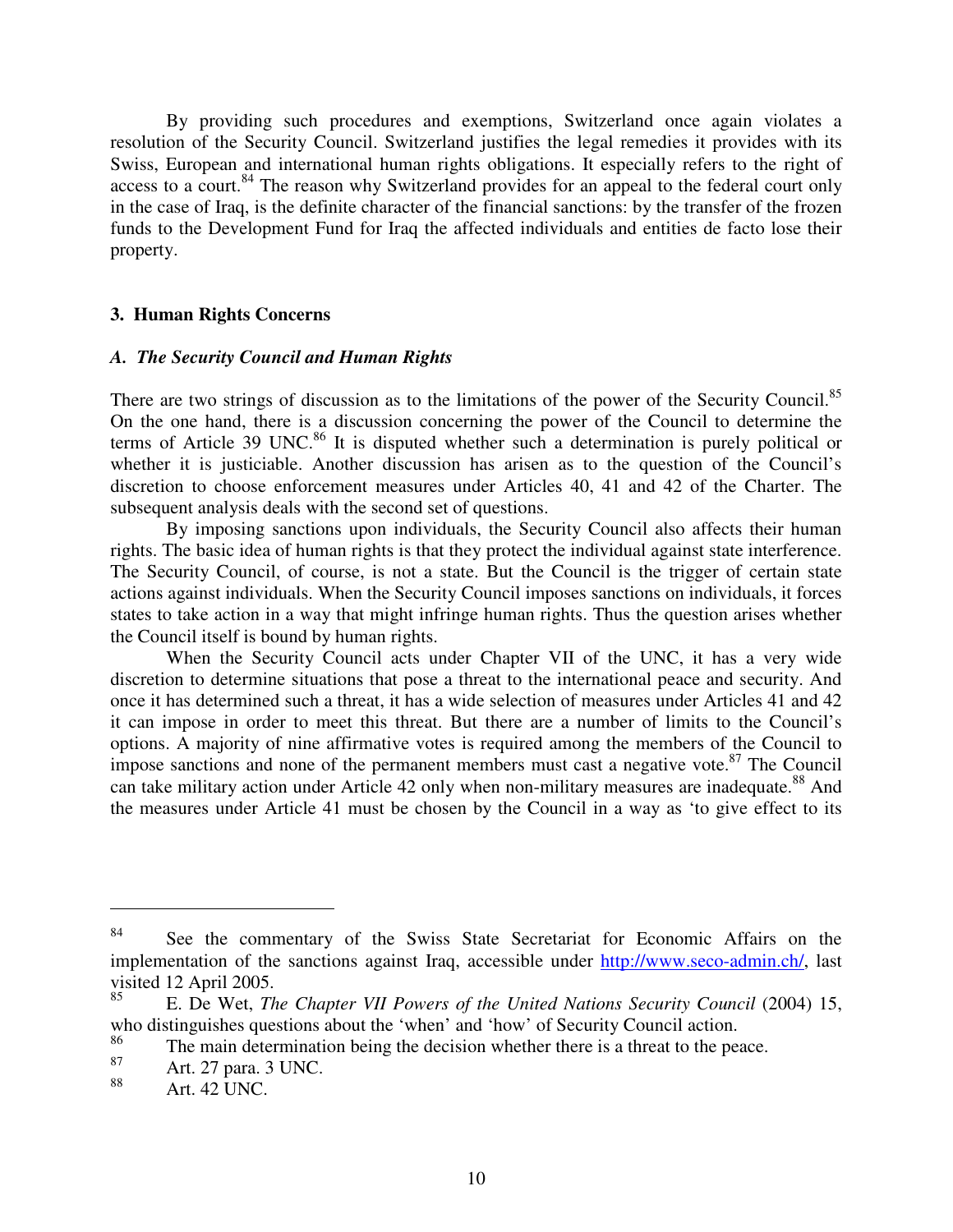decisions'.<sup>89</sup> Thus the means must correlate with the end. One can deduce that the Security Council must choose its measures in a proportionate way.<sup>90</sup>

The promotion of respect for human rights is one of the purposes of the United Nations.<sup>91</sup> The Security Council has to act in accordance with the purposes and principles of the United Nations.<sup>92</sup> Thus the Security Council is principally bound to human rights.<sup>93</sup> Its members have pledged their commitment to international law and to the Charter.<sup>94</sup> And in its fight against terrorism, the Security Council has reminded the member states of their human rights obligations. 95

The scope of human rights mentioned as a purpose of the United Nations is very vague, and the purposes and principles of the Charter were designed to provide guidelines to the organs of the United Nations in a flexible manner. <sup>96</sup> During and after the Second World War, when the Charter was drafted, there existed no universal consensus about a certain catalogue of human rights. But in the following years, the United Nations and its member states were highly active in the drafting and implementing of human rights instruments such as the Universal Declaration of Human Rights<sup>97</sup> and the two Human Rights Covenants.<sup>98</sup> Through this development and accompanying state practice, a human rights standard has evolved that represents the vision of

 $\frac{89}{90}$  Art. 41 UNC.

<sup>90</sup> Delbrück, 'Staatliche Souveränität und die neue Rolle des Sicherheitsrates der Vereinten Nationen', 26 *Verfassung und Recht in Übersee* (1993) 20; Gardam, 'Legal Restraints on the Security Council Military Enforcement Action', 17 *Michigan Journal of International Law* (1996) 307; Kirgis, 'The Security Council's First Fifty Years', 89 *AJIL* (1995) 517.

 $^{91}_{92}$  Art. 1 para. 3 UNC.

 $^{92}$  Art. 24 para. 2 UNC.

<sup>93</sup> De Wet, 'Human Rights Limitations to Economic Enforcement Measures Under Article 41 of the United Nations Charter and the Iraqi Sanctions Regime', 14 *LJIL* (2001) 284 *et seq*.; Gardam, *supra* note 90, at 301; Kulessa, 'Von Märchen und Mechanismen - Gefahren und Chancen der Sanktionen des Sicherheitsrates', 44 *VN* (1996) 92; Segall, 'Economic Sanctions: Legal and Policy Constraints', 836 *RevICR* (1999) 763 *et seq*.

Meeting of the Security Council, 31 January 1992, Provisional Verbatim Records S/PV.3046, para. 143 (President): 'The members of the Council pledge their commitment to international law and to the United Nations Charter.'

<sup>95</sup> SC Res. 1456, 20 January 2003, para. 6: 'States must ensure that any measure taken to combat terrorism comply with all their obligations under international law, and should adopt such measures in accordance with international law, in particular international human rights, refugee, and humanitarian law.'

<sup>96</sup> Wolfrum, 'Article 1', in B. Simma (ed.), *The Charter of the United Nations – A* Commentary, (2<sup>nd</sup> ed. 2002), Vol. I, 40.

GA Res. 217 A (III), 10 December 1948.

<sup>98</sup> The ICCPR and the ICESCR.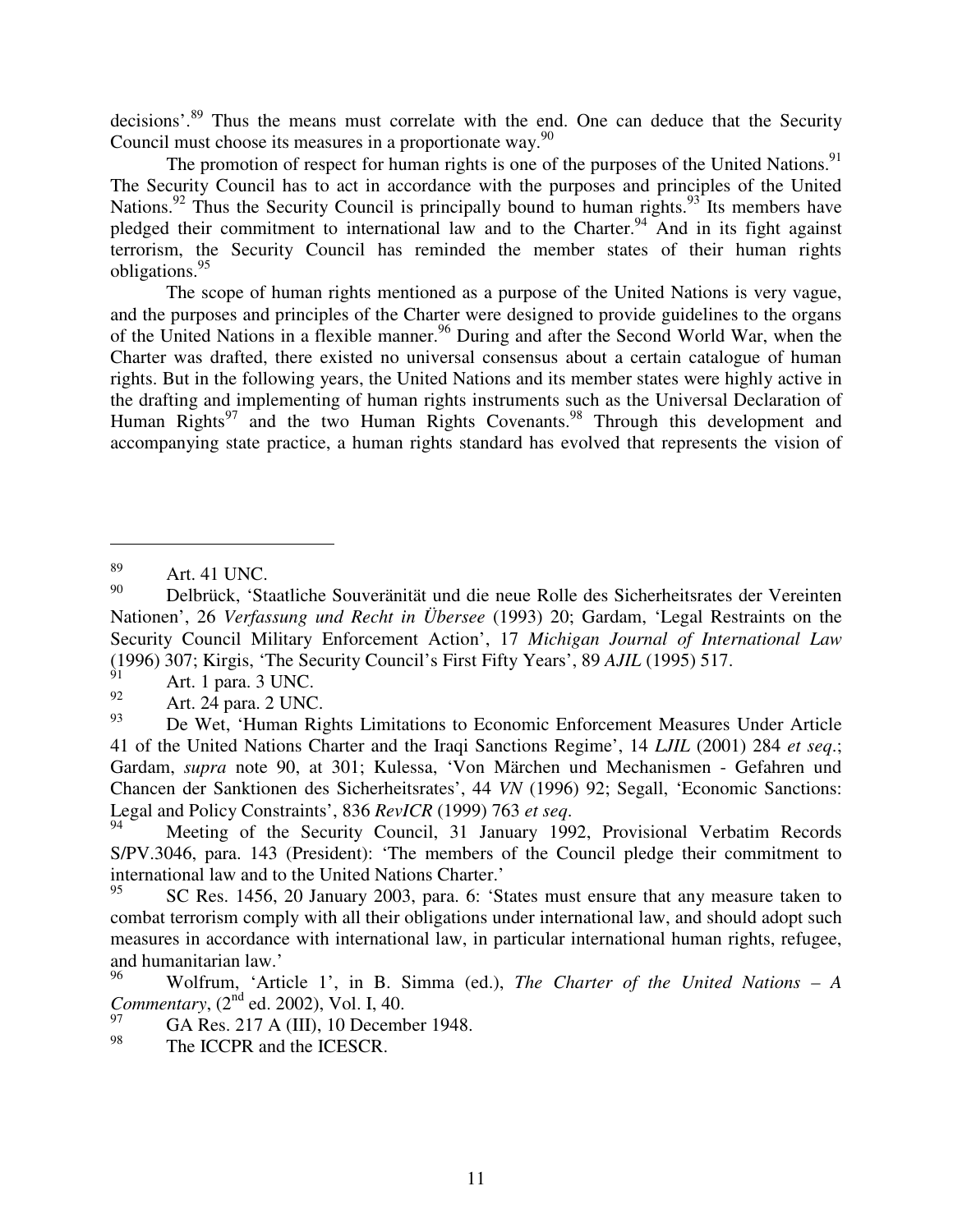human rights found in Articles 1 paragraph 3 and 55 of the UNC.<sup>99</sup> Fundamental human rights may attain the status of *jus cogens* and are non-derogable. 100

Most human rights treaties provide for deviations in certain cases. The most prominent cause of derogation is the state of emergency.<sup>101</sup> But such a derogation is subject to a strict principle of proportionality.<sup>102</sup> When the Security Council determines that a certain situation constitutes a threat to international peace and security, it practically declares a state of emergency.<sup>103</sup> But even under a state of emergency a core of human rights remains untouchable. Some human rights are non-derogable. And as noted before, when the Security Council imposes measures that infringe human rights, it is also bound to the principle of proportionality.

But even if the Security Council is bound to certain human rights, member states still have to comply with its decisions.<sup>104</sup> What if the Council disregards the question of human rights completely when it imposes its sanctions? What if the Council asks the member states to impose sanctions that violate *jus cogens*? Are they still bound to comply with the sanctions regime, or can they challenge or even disobey such a decision of the Council? One famous example by judge Lauterpacht shows that there have to be some human rights limits to the Security Council: if the Council asks member states to participate in a genocide, it becomes obvious that such a request is unacceptable. 105

Of course it is highly unlikely that such a scenario ever comes true. This argumentation is a bit as if to go like a bull at a gate, but it makes clear that there have to be some legal restraints to the Security Council's actions.

## *B. The Problem of Article 103*

Article 103 of the Charter of the United Nations states that obligations under the Charter prevail over obligations under any other international agreement. It is generally accepted that decisions of the Security Council are obligations under the Charter in the sense of Article 103.<sup>106</sup> More

<sup>99</sup> De Wet, *supra* note 85, at 199; D. Seiderman, *Hierarchy in International Law* (2001) 100, who states that the ICCPR 'may before long, be considered generally as the authoritative expression of "fundamental" or "basic" rights.'

 $100^{\bullet}$ P. Malanczuk, *Akehurst's Modern Introduction to International Law*, (7th ed. 1997) 220; Art. 4 para. 2 of the ICCPR contains the non-derogable rights of this covenant.

<sup>101</sup> For instance in Article 5 of the IVth Geneva Convention (Relative to the Protection of Civilian Persons in Time of War , 12 August 1949); Article 15 of the ECHR; Article 4 of the  $ICCPR.$ 

 $102$  De Wet, *supra* note 85, at 201.

<sup>&</sup>lt;sup>103</sup> Compare Cameron, *supra* note 25, at 181, who is critical.

Art. 25 UNC.

<sup>105</sup> Judge Lauterpacht, Separate Opinion, *Application of the Convention on the Prevention and Punishment of the Crime of Genocide (Bosnia and Herzegovina vs. Yugoslavia (Serbia and Montenegro))*, ICJ Reports (1993) 440, at para. 100.

<sup>106</sup> Bernhardt, 'Article 103', in B. Simma (ed.), *The Charter of the United Nations – A* Commentary, (2<sup>nd</sup> ed. 2002), Vol. II, 1295 *et seq.*; Flory, 'Article 103' in J.-P. Cot/A. Pellet (eds), *La Charte des Nations Unies* (2 nd ed. 1991) 1373.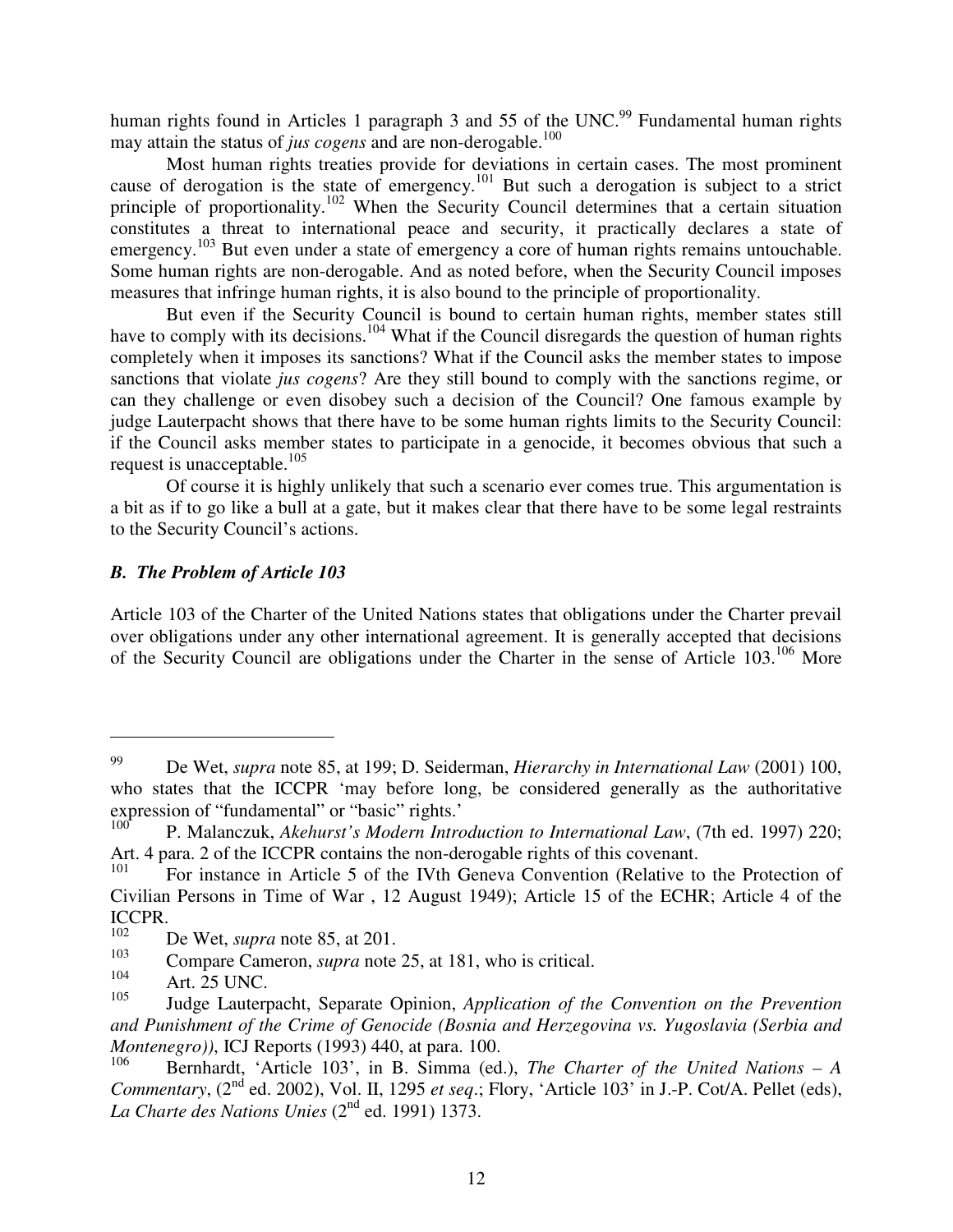disputed is the question, whether other actions of the Council, such as recommendations and authorizations, also fall under the norm. 107

Another disputed problem is the question whether Charter obligations prevail over general international law. Article 103 only speaks of 'obligations under international agreements'. After the narrow wording of the Article, general international law does not fall under its scope. But there is a strong opinion today, that the Charter also prevails over other norms of international law.<sup>108</sup> The binding of Security Council decisions to all provisions of general international law would undermine the meaning of Articles 25 and  $103^{109}$  and render the measures of the Council toothless. But it is still not clear, which obligations deriving from other sources of international law fall under Article 103.<sup>110</sup> For instance, in case of the rights under the ICESCR the Committee on Economic, Social and Cultural Rights has stated, that the core of the rights under the Covenant must be respected even in the case of a contradicting decision by the Security Council under Chapter VII.<sup>111</sup>

It is universally agreed that norms of *jus cogens* prevail over all other norms, including obligations to the contrary under the Charter of the United Nations. <sup>112</sup> Most norms of *jus cogens* can be found in the Charter itself. 113 The Charter's human rights clauses can be counted to the *jus cogens* provisions that are contained in the Charter. 114 Thus Security Council decisions that contradict the Charter's own human rights provisions and other *jus cogens* norms cannot prevail under Article 103.<sup>115</sup> When the Security Council imposes sanctions on individuals that clearly

114 Seiderman, *supra* note 99, at 99.

<sup>107</sup> See for a discussion of this question Kolb, 'Does Article 103 of the Charter of the United Nations Apply only to Decisions or also to Authorizations Adopted by the Security Council?', 64 *ZaöRV* (2004) 21 *et seq*.

<sup>&</sup>lt;sup>108</sup> Bernhardt, *supra* note 106, at 1298 *et seq.*<br><sup>109</sup> M. Masse Oklandarf, G. i. 1411 L. K.

<sup>109</sup> N. Meyer-Ohlendorf, *Gerichtliche Kontrolle des Sicherheitsrates der Vereinten Nationen durch den Internationalen Gerichtshof* (2000) 142.

 $110$  Kolb, *supra* note 107, at 22.

<sup>111</sup> Committee on Economic, Social and Cultural Rights, *General Comment No. 8*, 12 December 1997, E/C.12/1997/8, para. 7: 'The Committee considers that the provisions of the Covenant, virtually all of which are also reflected in a range of other human rights treaties as well as the Universal Declaration of Human Rights, cannot be considered to be inoperative, or in any way inapplicable, solely because a decision has been taken that considerations of international peace and security warrant the imposition of sanctions. Just as the international community insists that any targeted State must respect the civil and political rights of its citizens, so too must that State and the international community itself do everything possible to protect at least the core content of the economic, social and cultural rights of the affected peoples of that State'.

<sup>112</sup> Flory, *supra* note 106, at 1377; Kolb, *supra* note 107, at 33.

<sup>113</sup> Macdonald, 'The Charter of the United Nations and the Development of Fundamental Principles of International Law', in B. Cheng/E. D. Brown, *Contemporary Problems of International Law: Essays in Honour of Georg Schwarzenberger on His Eightieth Birthday* (1988) 202: 'Given the generality and comprehensiveness of the Charter, it is not easy to imagine a principle of *jus cogens* that is not mentioned or at least implied in the document.'

<sup>115</sup> Fassbender, 'The United Nations Charter as Constitution of the International Community', 36 *Columbia Journal of Transnational Law* (1998) 590 *et seq.*; Fischer-Lescano/Teubner, 'Regime-Collisions: The Vain Search for Legal Unity in the Fragmentation of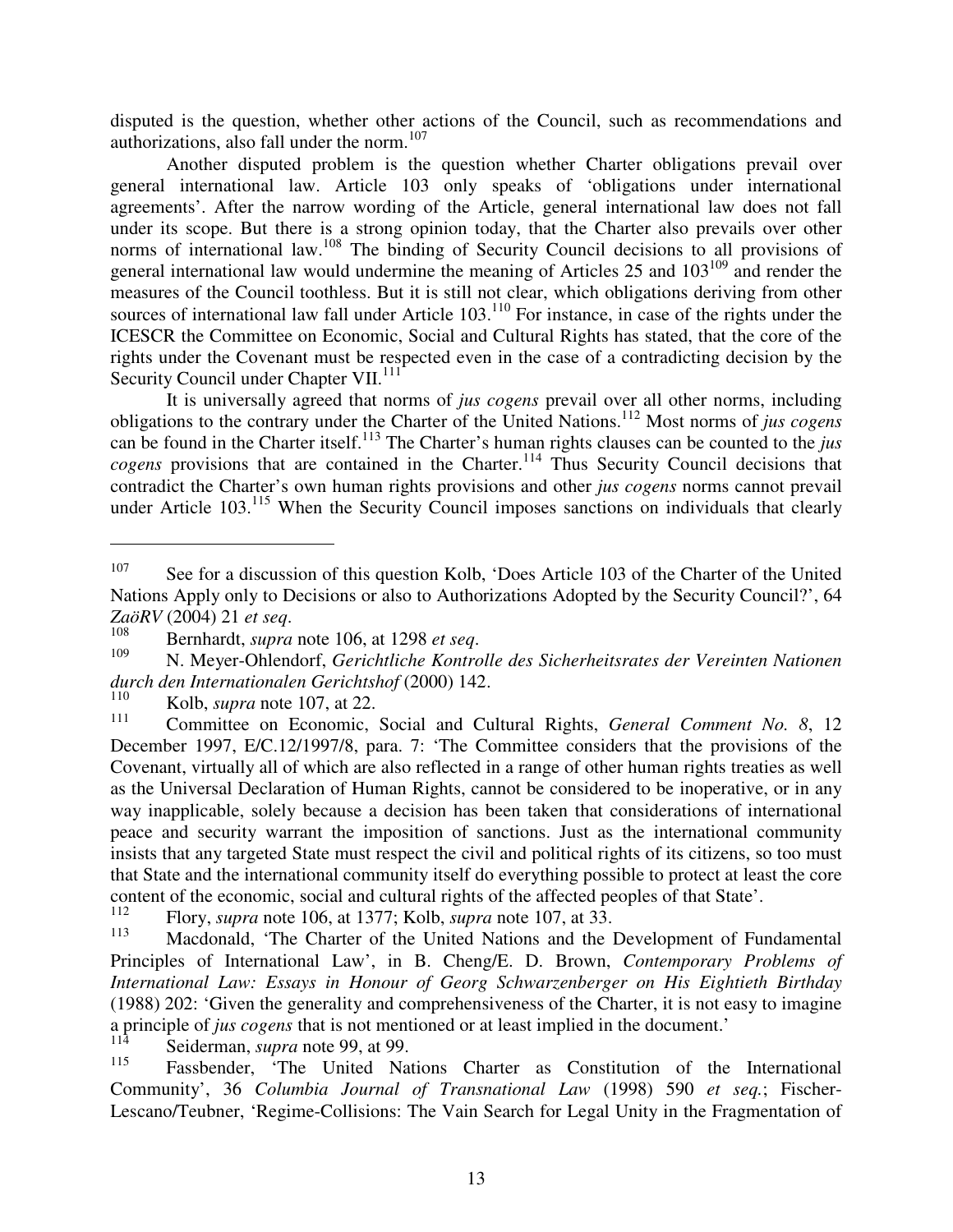violate human rights which have attained *jus cogens* status, the implementing states are not bound to comply with the relevant resolution under Articles 25 and 103 of the Charter.

As seen before, several human rights can be violated by Security Council decisions. But which of these rights prevail over the provision of Article 103 UNC? The right to life is among the non-derogable rights of the ICCPR<sup>116</sup> and can be counted to the *jus cogens*.<sup>117</sup> Therefore in the unlikely cases where an individual's life is threatened by the Security Council's sanctions the implementing states can derogate from their implementing duty.

A more central question is whether the right to a fair trial and access to court prevails over Article 103 UNC. Affected individuals who are unable to challenge Security Council action against them, cannot assert the violation of other human rights. It is therefore essential for them to be able to obtain some kind of effective review of their situation. Since the Security Council action excludes all forms of challenging its measures before some form of independent tribunal that satisfies the standards of the ECHR and the ICCPR, 'the very essence of the right of access to court is impaired'.<sup>118</sup> Even though Article 14 of the ICCPR is not included in the list of nonderogable rights of Article 4 paragraph 2 of the ICCPR, its core must remain untouchable even to the Security Council. 119 Judicial guarantees relating to due process can even be counted to the *jus cogens*. 120

### *C. Effective Review*

Reviewing bodies must have the power to deal with the cases before them in an effective manner.<sup>121</sup> A review is effective when a judicial body can fully review the factual and the judicial grounds of the case.<sup>122</sup> In its pragmatic approach to the new sanctions regime in Iraq, Switzerland has opened such a procedure for individuals whose funds are ordered to be frozen. The appeal to the federal court<sup>123</sup> satisfies the standards of an effective review. Under the discussed

Global Law', 25 *Michigan Journal of International Law* (2004) 1038; see also Judge Lauterpacht, *supra* note 105, at para. 100: 'The concept of jus cogens operates as a concept superior to both customary international law and treaty. The relief which Article 103 of the Charter may give the Security Council in case of conflict between one of its decisions and an operative treaty obligation cannot - as a matter of simple hierarchy of norms - extend to a conflict between a Security Council resolution and jus cogens.'<br> $\frac{116}{116}$  Art A pers. 2

 $116$  Art. 4 para. 2.

<sup>117</sup> De Wet, *supra* note 85, at 201.

<sup>118</sup> Cameron, *supra* note 25, at 195.

<sup>119</sup> Human Rights Committee, *General Comment No. 31 on Article 2 of the Covenant* (ICCPR), 29 March 2004, CCPR/C/21/Rev.1/Add. 13, para. 6: 'In no case may the restrictions be applied or invoked in a manner that would impair the essence of a Covenant right.'<br> $\frac{120}{120}$  Soiderman, sung note 00, at 85

Seiderman, *supra* note 99, at 85.

<sup>121</sup> *Cruz Varas v. Sweden*, ECHR (1991), Series A, No. 201, 99: '[I]t flows from the very essence of this procedural right that it must be open to individuals to complain of alleged infringements of it in Convention proceedings. In this respect also the Convention must be interpreted as guaranteeing rights which are practical and effective as opposed to theoretical and illusory'.

<sup>122</sup> M. Schefer, *Die Kerngehalte von Grundrechten* (2001) 521.

Art. 4 of the Freezing Regulation, see *supra* note 80.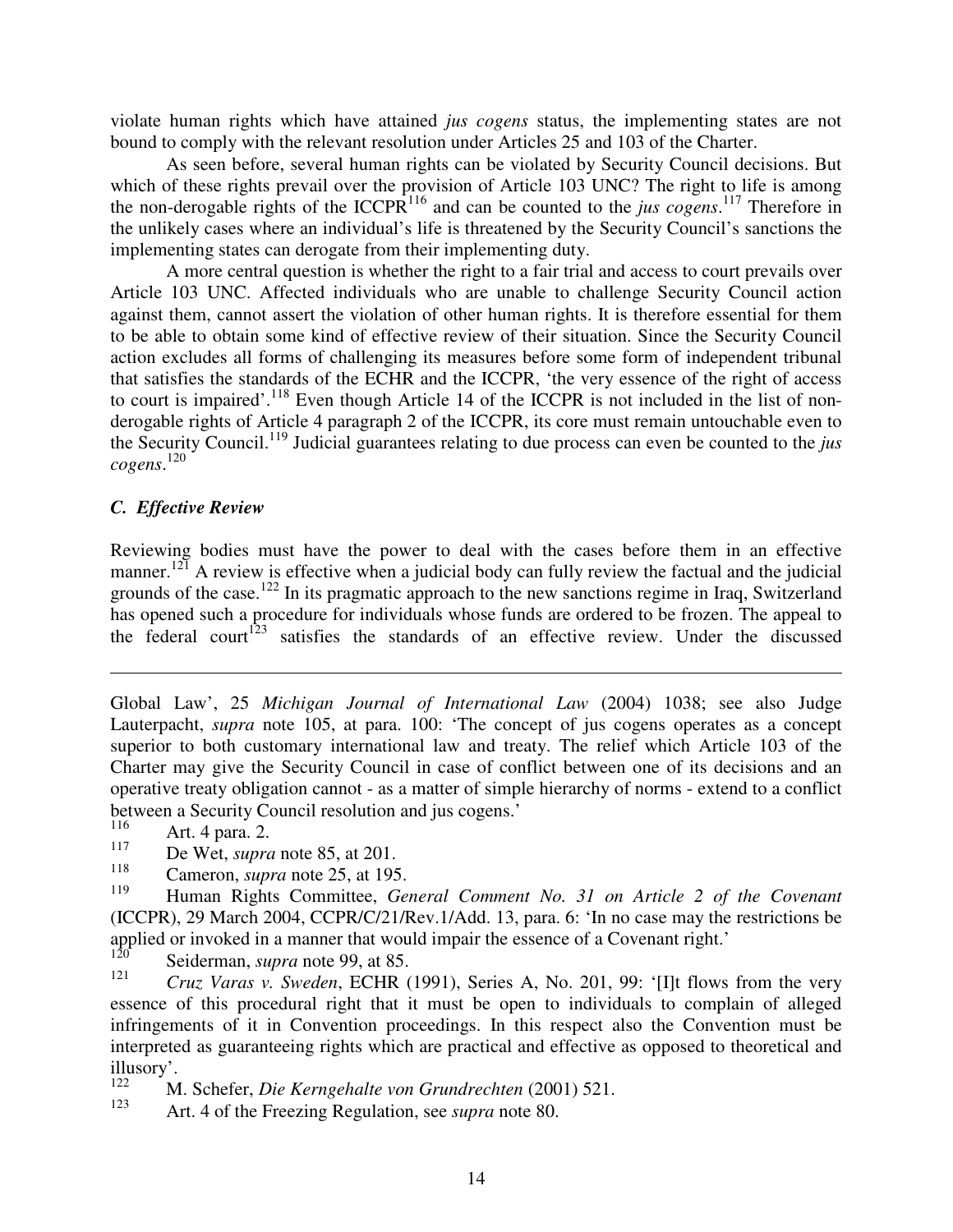procedure<sup>124</sup> the Swiss federal court enjoys full cognition (factual and judicial)<sup>125</sup> and could even review the Security Council resolution that forms the base of the freezing order. So far, no such appeal has been made. But due to the delicate and political nature of the problem it is probable that the Swiss federal court would examine such a matter with judicial self-restraint.

Switzerland is not the only state where procedures are available to individuals whose rights might be violated by Security Council action. It has been observed by a monitoring team of the 1267-committee, that around the world at least 13 lawsuits have been filed by affected individuals and entities.<sup>126</sup> The litigants generally did not challenge the Security Council resolutions directly, but instead acted against the implementing states, alleging human rights violations. At least five cases that challenge the implementation of the Security Council sanctions in the European Union are pending before the Court of First Instance of the European Court of Justice, and in a number of states proceedings are pending before national courts.<sup>127</sup> It appears that so far, no court has invalidated a listing or a national or regional implementation. The examples show, that several states have found a way to deal with some of the human rights problems they face. The Security Council is aware of such proceedings but has not acted against them.

### *D. Unilateral State Action*

When a state determines that complying with a decision of the Security Council would violate fundamental human rights or other peremptory norms of international law, it should always inform the Council before taking unilateral action.<sup>128</sup> If every state decides for itself which decisions of the Security Council are illegal, the instruments under Chapter VII will erode.

When the Security Council imposes sanctions, it is dependent on all states to implement its decisions. The member states have a legitimate interest that the Security Council acts within the legal limits of the Charter, to which they have consented.<sup>129</sup> The Security Council has always had problems with the effectiveness of its sanctions. The major reason is the reluctance of many states to comply with the decisions of the Council.<sup>130</sup> Whenever political considerations of the implementing states (such as national security) stand in the way, sanctions are being

<sup>124</sup> Verwaltungsgerichtsbeschwerde, Art. 97 *et seq.* OG (Bundesgesetz über die Organisation der Bundesrechtspflege, SR 173.110).<br> $\frac{125}{125}$  Art 104 and 105 OG

Art. 104 and 105 OG.

<sup>126</sup> Second report of the Analytical Support and Sanctions Monitoring Team appointed pursuant to resolution 1526 (2004) concerning Al-Qaida and the Taliban and associated individuals and entities, 15 December 2004, S/2005/83, para. 50.<br> $\frac{127}{127}$  A list of the pending cases is available in Annex II of the

A list of the pending cases is available in Annex II of the second report of the Monitoring Team, *supra* note 126.

Doehring, 'Unlawful Resolutions of the Security Council and their Legal Consequences', 1 *Max-Planck Yearbook of United Nations Law* (1997) 106 *et seq*.

Matsui, 'The Gulf War and the United Nations Security Council', in R. St. J. Macdonald (ed.), *Essays in Honour of Wang Tieya* (1994) 511.

<sup>130</sup> Conlon, 'The UN's Questionable Sanctions Practice', 53/54 *Law and State* (1996) 136.